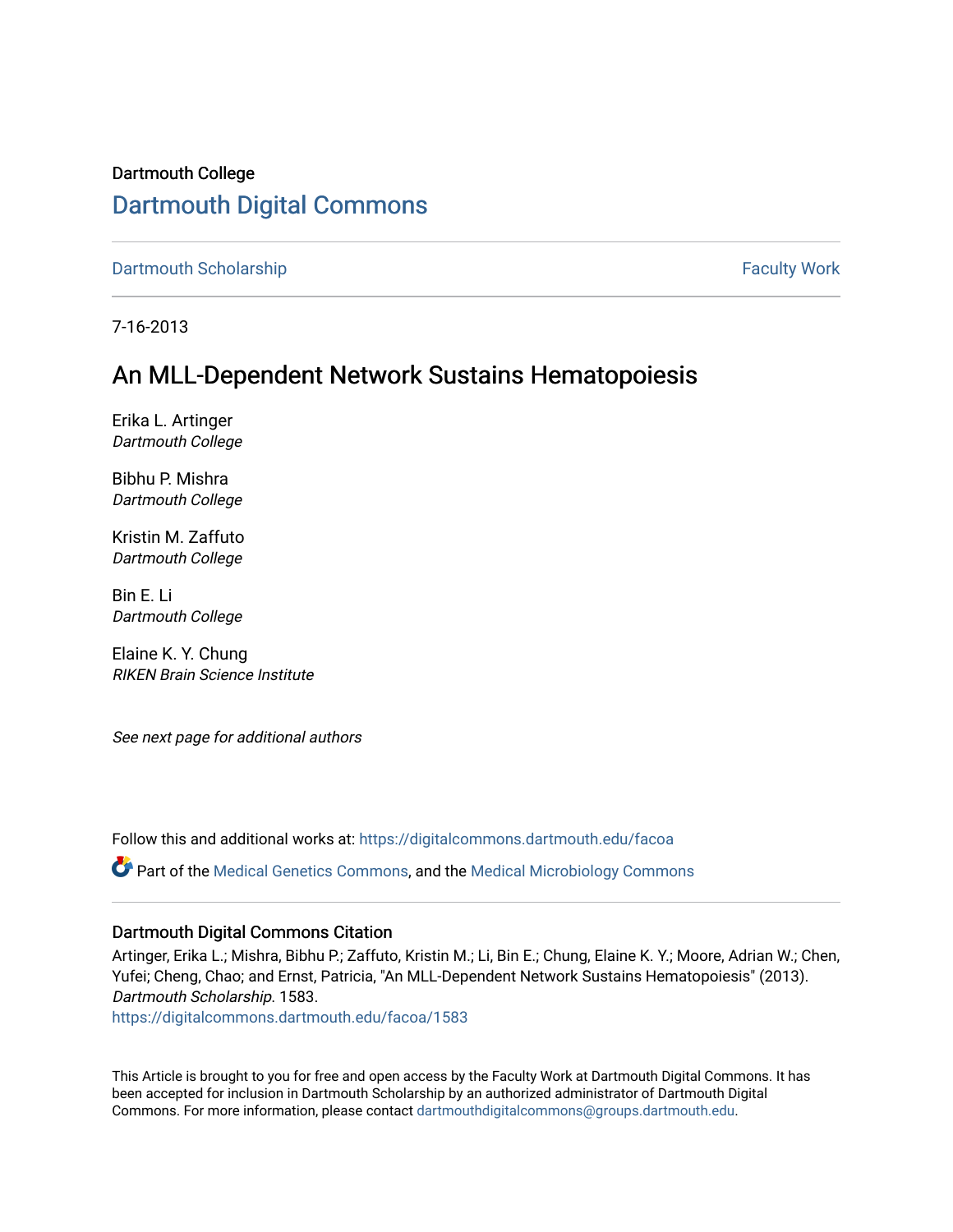## Authors

Erika L. Artinger, Bibhu P. Mishra, Kristin M. Zaffuto, Bin E. Li, Elaine K. Y. Chung, Adrian W. Moore, Yufei Chen, Chao Cheng, and Patricia Ernst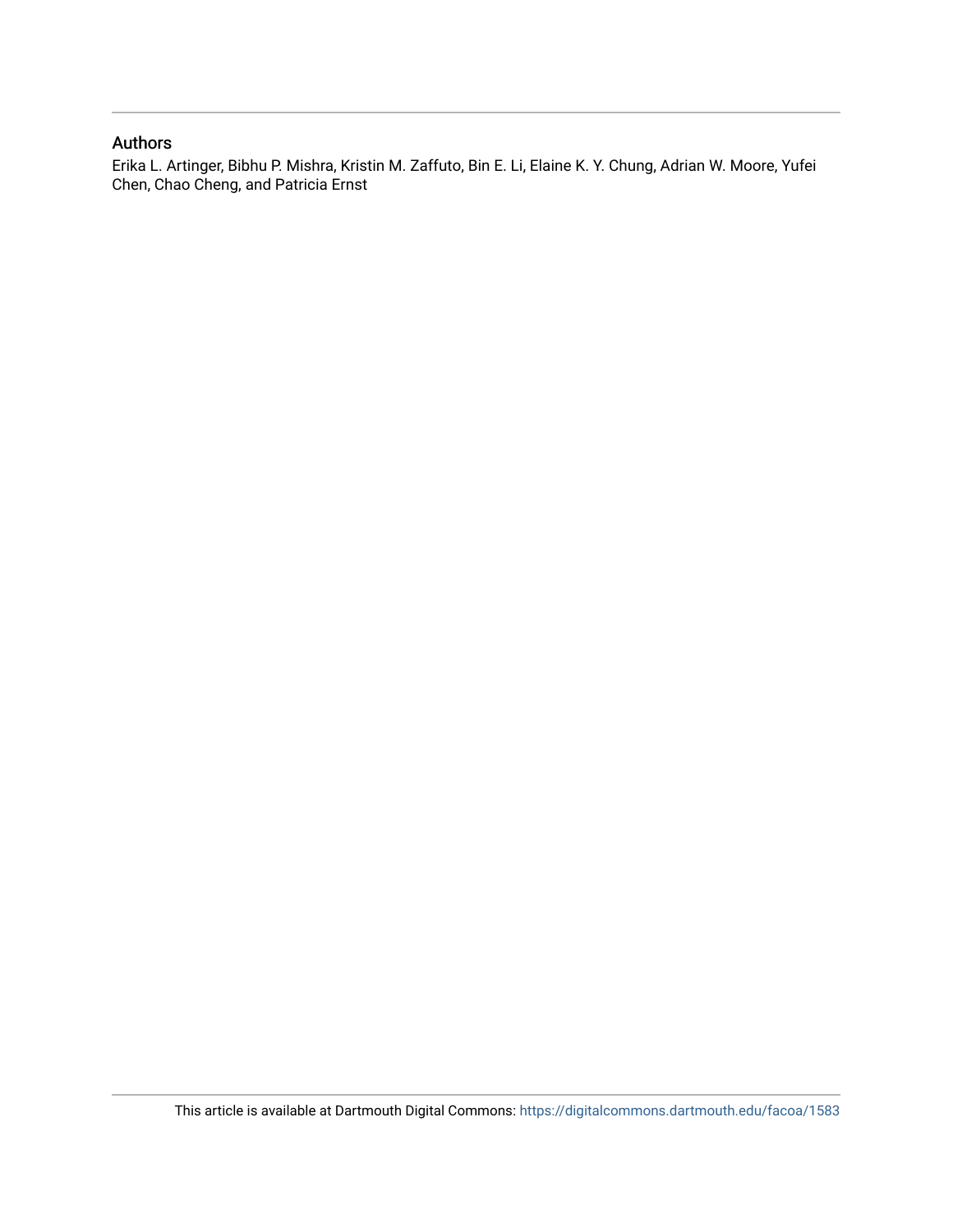# An MLL-dependent network sustains hematopoiesis

Erika L. Artinger<sup>a</sup>, Bibhu P. Mishra<sup>a</sup>, Kristin M. Zaffuto<sup>a</sup>, Bin E. Li<sup>a</sup>, Elaine K. Y. Chung<sup>b</sup>, Adrian W. Moore<sup>b</sup>, Yufei Chen<sup>a</sup>, Chao Cheng<sup>a,c,d</sup>, and Patricia Ernst<sup>a,d,e,1</sup>

Departments of <sup>a</sup>Genetics and <sup>e</sup>Microbiology and Immunology, <sup>c</sup>Institute for Quantitative Biomedical Sciences, and <sup>d</sup>Norris Cotton Cancer Center, Geisel School of Medicine at Dartmouth, Hanover, NH 03755; and <sup>b</sup>Disease Mechanism Research Core, RIKEN Brain Science Institute, Wako City, Satima 351-0198, Japan

Edited by Janet D. Rowley, The University of Chicago, Chicago, IL, and approved May 14, 2013 (received for review January 21, 2013)

The histone methyltransferase Mixed Lineage Leukemia (MLL) is essential to maintain hematopoietic stem cells and is a leukemia protooncogene. Although clustered homeobox genes are well-characterized targets of MLL and MLL fusion oncoproteins, the range of Mll-regulated genes in normal hematopoietic cells remains unknown. Here, we identify and characterize part of the Mll-dependent transcriptional network in hematopoietic stem cells with an integrated approach by using conditional loss-of-function models, genomewide expression analyses, chromatin immunoprecipitation, and functional rescue assays. The MII-dependent transcriptional network extends well beyond the previously appreciated Hox targets, is comprised of many characterized regulators of self-renewal, and contains target genes that are both dependent and independent of the MLL cofactor, Menin. Interestingly, PR-domain containing 16 emerged as a target gene that is uniquely effective at partially rescuing Mll-deficient hematopoietic stem and progenitor cells. This work highlights the tissue-specific nature of regulatory networks under the control of MLL/Trithorax family members and provides insight into the distinctions between the participation of MLL in normal hematopoiesis and in leukemia.

#### proliferation | HSC | epigenetics

**Expirentic regulation is an important mechanism by which gene**<br>expression fidality is registed. expression fidelity is maintained during development. The tri*thorax-group* ( $tx-G$ ) and *Polycomb-group* ( $Pc-G$ ) genes encode epigenetic factors that act as opposing regulators of clustered homeobox (Hox) gene expression and of axial patterning in most metazoa (1, 2). In addition, numerous studies implicate Pc-G and trx-G homologs in mammals in the maintenance of broader gene expression programs in embryonic and tissue stem cells and in cancer (1, 2). Because of the reversible nature of epigenetic lesions in cancer, targeting oncogenes and tumor supressors that use epigenetic mechanisms is a promising an approach for targeted therapy (3).

The human protooncogene Mixed Lineage Leukemia (MLL) was the first mammalian trx homolog identified because of its characteristic rearrangement in ∼70% of infant leukemia. Rearrangement of the human MLL gene by chromosomal translocation also occurs at a lower frequency in childhood acute lymphoblastic leukemia (ALL), acute myelogenous leukemia (AML), and treatment-related and de novo AML in adults (4, 5). Most translocations produce MLL fusion oncoproteins that retain the chromatin-targeting N terminus and acquire a transcriptional effector domain from the C-terminal partner. Partner proteins frequently recruit protein complexes that result in increased histone H3 lysine 79 dimethylation at MLL-fusion targets, overexpression of these target genes, and leukemic transformation (6). Because many of the chromatin-targeting motifs are shared between oncogenic MLL fusions and wild-type MLL, targeting of MLL-fusion oncoproteins will also require a thorough understanding of normal MLL-dependent regulatory pathways.

Wild-type MLL exists in cells as part of a large multiprotein, chromatin-associated complex that contains chromatin remodeling and histone acetylation/methylation activities (7, 8). MLL itself is thought to regulate genes in part through a highly conserved histone methyltransferase motif, the Su(var)3-9, Enhancer of Zeste, and Trithorax (SET) domain. MLL, like Trithorax, maintains precise domains of Hox gene expression during embryo development (9, 10).

In addition, MLL has been shown to regulate other tissue-specific processes in immune, hematopoietic, vascular, and neural cell types (11–14). Germ-line disruption of Mll is generally embryonic lethal with multiple developmental defects (9, 15–17); however, conditional deletion of Mll in specific cell types revealed unique functions. For example, hematopoietic-specific deletion of Mll demonstrated that it is essential for maintaining hematopoietic stem and progenitor cells (HSPCs), but dispensable for lineage-committed precursors (13, 18, 19). The breadth of target genes regulated by MLL in specific tissues is largely unknown, although Hox genes are consistently down-regulated in many Mll-deficient cell types (9, 13, 14).

In this study, we investigate the molecular circuitry underlying the critical role of Mll in maintaining hematopoiesis as a means to understand trx-G function in normal and pathologic gene regulation. We used inducible loss-of-function models to identify hematopoietic stem cells (HSC)-specific MLL-regulated genes and delineated a network of transcriptional regulators that are direct transcriptional targets of MLL. We then tested reexpression of a subset of these genes in Mll-deficient hematopoietic cells to determine the epistatic relationships among transcriptional targets, to identify cross-regulatory relationships, and assess their individual ability to restore function in Mll-deficient cells. These studies reveal a coherent MLL pathway that coordinates self-renewal, proliferation, and lineagespecific gene expression fidelity in HSCs. Furthermore, this work distinguishes the MLL-dependent transcriptional network from that controlled by MLL fusion oncoproteins in leukemia.

### Results

Short-Term Consequences of MII Deletion in HSCs. To identify Mlldependent genes involved in maintaining HSCs, we analyzed differentially expressed transcripts after Mll deletion. Lineage-negative, stem cell antigen-1 (Sca-1)<sup>+</sup>, c-Kit<sup>+</sup>, CD48<sup>−</sup> (LSK/CD48<sup>neg</sup>) HSCenriched cells from the bone marrow (BM) of polyinosinic:poly-cytidylic acid (pI:pC)-injected control *Mll*<sup>F/F</sup> or *Mx1-cre;Mll*<sup>F/F</sup> animals were purified 6 d after the first pI:pC injection, the optimal timing for Mll deletion, cell yield, and down-regulation of homeobox protein a9 (Hoxa9), a bona fide Mll target gene (13). Assessment of normalized gene expression differences between control and Mll-deficient LSK/CD48<sup>neg</sup> cells revealed 1,935 differentially expressed genes using Significance Analysis of Microarrays (which does not impose a fold cutoff; Fig. 1) (20). Functional classification of genes differentially expressed in Mll-deficient HSCs compared with controls resulted in three global observations: (i)

This article is a PNAS Direct Submission.

Author contributions: E.L.A. and P.E. designed research; E.L.A., B.P.M., K.M.Z., B.E.L., Y.C., and P.E. performed research; E.K.Y.C., A.W.M., and C.C. contributed new reagents/analytic tools; E.L.A., B.P.M., K.M.Z., B.E.L., E.K.Y.C., A.W.M., and P.E. analyzed data; and E.L.A. and P.E. wrote the paper.

Conflict of interest statement: P.E. is a shareholder of Amgen stock.

Data deposition: The data reported in this paper have been deposited in the Gene Expression Omnibus (GEO) database, [www.ncbi.nlm.nih.gov/geo](http://www.ncbi.nlm.nih.gov/geo) (accession no. [GSE47205](http://www.ncbi.nlm.nih.gov/geo/query/acc.cgi?acc=GSE47205)).

See Commentary on page 11670.

<sup>&</sup>lt;sup>1</sup>To whom correspondence should be addressed. E-mail: [patricia.ernst@dartmouth.edu](mailto:patricia.ernst@dartmouth.edu).

This article contains supporting information online at [www.pnas.org/lookup/suppl/doi:10.](http://www.pnas.org/lookup/suppl/doi:10.1073/pnas.1301278110/-/DCSupplemental) [1073/pnas.1301278110/-/DCSupplemental.](http://www.pnas.org/lookup/suppl/doi:10.1073/pnas.1301278110/-/DCSupplemental)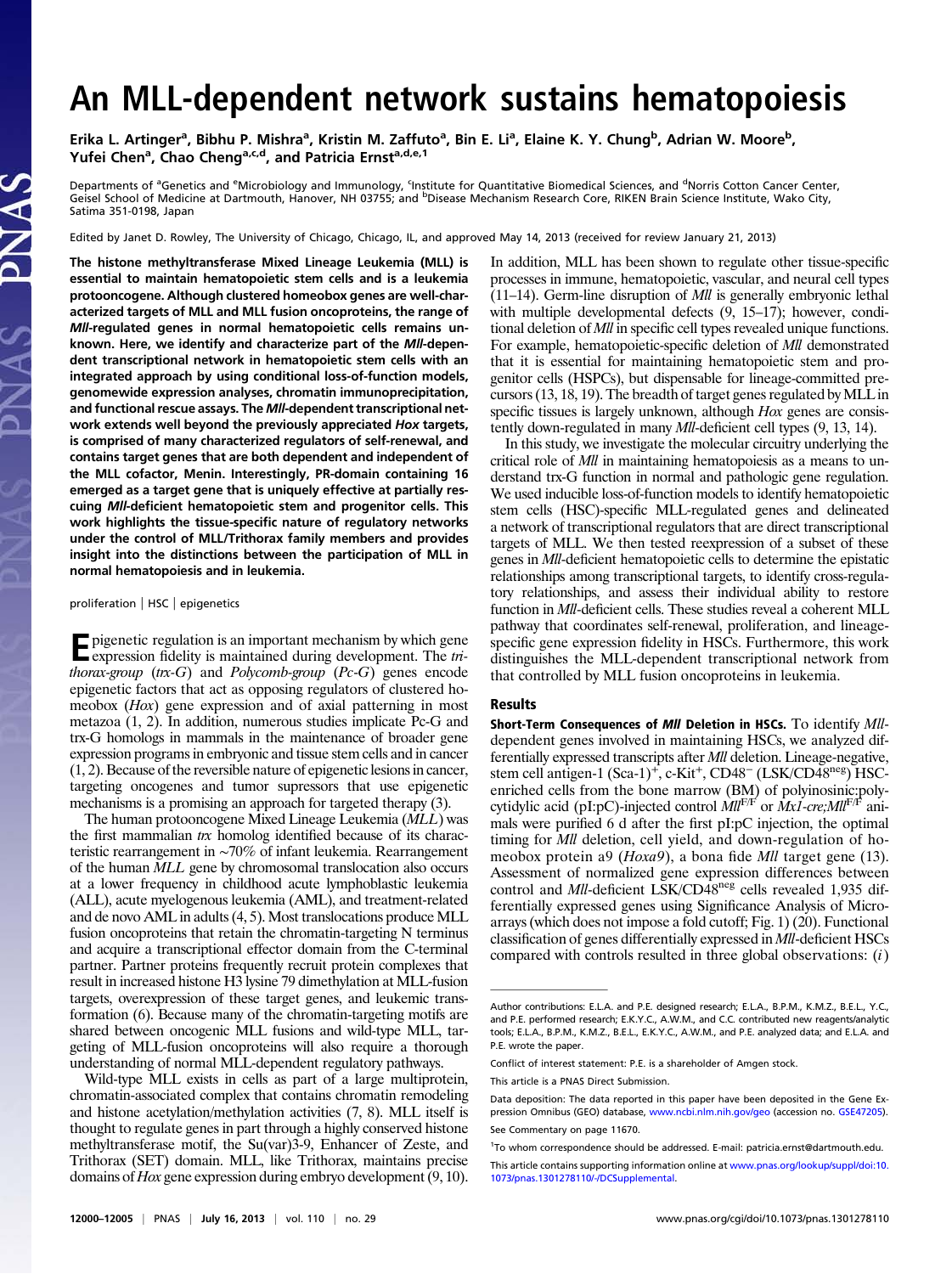

Fig. 1. Identification of MII-regulated genes in HSCs. General overview of genes up-regulated (A) or down-regulated (B) in Mll-deficient LSK/CD48<sup>neg</sup> cells compared with controls. Cells were sorted from pI:pC-injected control  $MII^{F/F}$  or  $Mx1$ -cre;  $MII^{F/F}$  animals at day six. Gene Ontology assignments were based on the criteria in [Datasets S1](http://www.pnas.org/lookup/suppl/doi:10.1073/pnas.1301278110/-/DCSupplemental/sd01.xlsx) and [S2.](http://www.pnas.org/lookup/suppl/doi:10.1073/pnas.1301278110/-/DCSupplemental/sd02.xlsx) (C) The top down-regulated transcription factors in MII-deficient LSK/CD48<sup>neg</sup> cells listed by fold reduction (see also [Dataset S2\)](http://www.pnas.org/lookup/suppl/doi:10.1073/pnas.1301278110/-/DCSupplemental/sd02.xlsx). (D) RT-qPCR validating down-regulated genes in independent control MII<sup>FIF</sup> (blue) or MII-deficient (red) LSK/CD48<sup>neg</sup> cells,  $n = 8$ animals per genotype; ND, not detected. (E) RT-qPCR validation of transcripts in LSK cells sorted from control  $ER\text{-}crejMl^{F/+}$  (blue) or  $ER\text{-}crejMl^{F/F}$  animals (red) cultured for 72 h after initiating Mll deletion. Relative expression levels were determined by normalizing to Gapdh,  $n = 4$  animals per genotype. Error bars represent 95% confidence interval (CI). \* $P \le 0.07$ , \*\* $P \le 0.05$ . ER-cre, estrogen receptor<sup>T2</sup> mutant fused to cre recombinase.

more genes were up-regulated than down-regulated,  $(ii)$  a subset of erythroid-specific genes were up-regulated, and  $(iii)$  the largest category of annotated down-regulated genes was comprised of transcriptional regulators.

Among the up-regulated genes, the largest group corresponds to HSC proliferation and ribosome or mitochondrial biogenesis (Fig. 1A and [Dataset S1\)](http://www.pnas.org/lookup/suppl/doi:10.1073/pnas.1301278110/-/DCSupplemental/sd01.xlsx). Up-regulation of genes involved in ribosome biogenesis reflected the greater proportion of cycling Mlldeficient LSK/CD48<sup>neg</sup> cells (45% G<sub>0</sub> in *Mll*-deleted cells versus 75%  $G_0$  in controls; ref. 13). Ten percent in this category and 17% in the mitochondrial group were also identified in proliferating HSCs (21), [\(Dataset S1\)](http://www.pnas.org/lookup/suppl/doi:10.1073/pnas.1301278110/-/DCSupplemental/sd01.xlsx). Thus, many of the up-regulated genes reflect the expected changes based on the proliferation state of  $Mll$ -deficient LSK/CD48<sup>neg</sup> cells. Unexpectedly, 5% of the genes that were up-regulated in *Mll*-deficient LSK/CD48<sup>neg</sup> cells encode erythroid-specific proteins including transcriptional regulators such as GATA binding protein 1 (*Gata1*) and Kruppel-like factor 1 (Klf1), as well as spectrin, Kell protein (Kel), Erythropoietin receptor (EpoR), and hemoglobin biosynthesis genes ([Dataset S1\)](http://www.pnas.org/lookup/suppl/doi:10.1073/pnas.1301278110/-/DCSupplemental/sd01.xlsx). Gene set enrichment analysis (GSEA) also identified a GATA1 induced gene signature and a tendency toward erythroid identity (Fig.  $S1A$  and B). The up-regulation of erythroid genes was validated by using an independent in vitro *Mll* deletion system, illustrating that the scale of gene up-regulation was consistent with derepression rather than full induction of erythroid genes ([Fig. S1](http://www.pnas.org/lookup/suppl/doi:10.1073/pnas.1301278110/-/DCSupplemental/pnas.201301278SI.pdf?targetid=nameddest=SF1)

 $C$  [and](http://www.pnas.org/lookup/suppl/doi:10.1073/pnas.1301278110/-/DCSupplemental/pnas.201301278SI.pdf?targetid=nameddest=SF1)  $D$ ). Furthermore, this derepression was not sufficient to impart erythroid fate as demonstrated by colony assay ([Fig. S1](http://www.pnas.org/lookup/suppl/doi:10.1073/pnas.1301278110/-/DCSupplemental/pnas.201301278SI.pdf?targetid=nameddest=SF1)E). Derepression of erythroid genes likely occurs through an indirect mechanism, thus we focused on the down-regulated genes as potential MLL effectors in the maintenance of HSCs.

Identifying an MII-Dependent Transcriptional Network. Transcriptional regulators comprised the largest single annotated category of down-regulated genes in *Mll*-deleted LSK/CD48<sup>neg</sup> cells (Fig. 1B and [Dataset S2](http://www.pnas.org/lookup/suppl/doi:10.1073/pnas.1301278110/-/DCSupplemental/sd02.xlsx)). Because many of these regulators are highly expressed in HSCs relative to more differentiated cell types (22), we asked whether *Mll*-deficient HSCs exhibit a global shift in cell fate by assessing the relatedness of our gene expression data to other hematopoietic populations (23, 24). This analysis showed an enrichment of erythroid identity as described earlier, but did not suggest that HSCs were generally differentiated, because HSC and multipotent progenitor signatures were equivalently enriched by GSEA ([Fig. S1](http://www.pnas.org/lookup/suppl/doi:10.1073/pnas.1301278110/-/DCSupplemental/pnas.201301278SI.pdf?targetid=nameddest=SF1)F). Mll itself ([Fig. S1](http://www.pnas.org/lookup/suppl/doi:10.1073/pnas.1301278110/-/DCSupplemental/pnas.201301278SI.pdf?targetid=nameddest=SF1)G) and well-characterized MLL targets such as Hoxa9 were down-regulated although the majority of the genes in this category were not previously known to be Mll targets (Fig.  $1C$ ). We confirmed the *Mll* dependence for all annotated transcription factors >2.5-fold down-regulated by quantitative RT-PCR (RT-qPCR) using independently sorted samples from  $Mx1-cre$ ;  $Mll<sup>F/F</sup>$  animals (Fig. 1D), as well as cells in which Mll was deleted in vitro by using 4-hydroxytamoxifen (4-OHT; Fig. 1E). Each inducible knockout model has its characteristic limitations, so to discover genes that were truly Mll-dependent, we only pursued genes down-regulated in both Mx1-cre and ER-cre systems. Of the annotated transcription factors down-regulated > 2.5fold (Fig. 1C), MDS and Evi1 complex locus (Mecom), Prdm16, Pre-B cell leukemia homeobox protein 1 (Pbx1), Eyes absent homolog 1  $(Eya1)$  and Hoxa9 were consistently Mll-dependent (Fig. 1E). Tripartate motif-containing 30b (Trim30b) is not characterized, so we focused on the other five genes for the following studies.

Several of the transcriptional regulators identified above individually play critical roles in HSC homeostasis. For example, the proteins encoded by the Pbx1, Prdm16, and Mecom genes act to restrain HSC proliferation and/or promote self-renewal (25–29), as has been demonstrated for *Mll* (13, 18). Interestingly, *Mecom* and *Prdm16* were not *Mll*-dependent in fibroblasts or in *Mll* knockout embryos overall, despite coexpression of Mll and these genes [\(Fig. S2](http://www.pnas.org/lookup/suppl/doi:10.1073/pnas.1301278110/-/DCSupplemental/pnas.201301278SI.pdf?targetid=nameddest=SF2)).

MLL Binds Directly to the Promoter Regions of a Subset of Mll-Dependent Genes. Mll and its homolog Trithorax typically act to maintain expression of their direct target genes (30), thus we evaluated the down-regulated transcription factors as potential direct MLL targets. To assess whether MLL acts directly to promote expression of the identified transcriptional regulators, we used a mini-ChIP procedure optimized for  $\bar{5} \times 10^4$  BM cells (31). Based on previous results demonstrating MLL binding near transcription start



Fig. 2. MLL binds directly to the promoter regions of a subset of genes identified by expression array. ChIP results demonstrating specific enrichment at the Mecom locus (Mds1 and Evi1 start sites) and the Prdm16, Pbx1, and Eya1 promoter regions. Anti-MLL C-terminal (black) or control (anti-GAL4, gray) antibodies were used for ChIP, and enrichment was determined by using quantitative PCR assays. Amplicon position is indicated relative to the TSS for each gene. Results using additional primers surrounding the TSS are shown in [Fig. S4](http://www.pnas.org/lookup/suppl/doi:10.1073/pnas.1301278110/-/DCSupplemental/pnas.201301278SI.pdf?targetid=nameddest=SF4). Data represents averages  $\pm$  SEM for two to four PCR replicates and are representative of at least four independent experiments.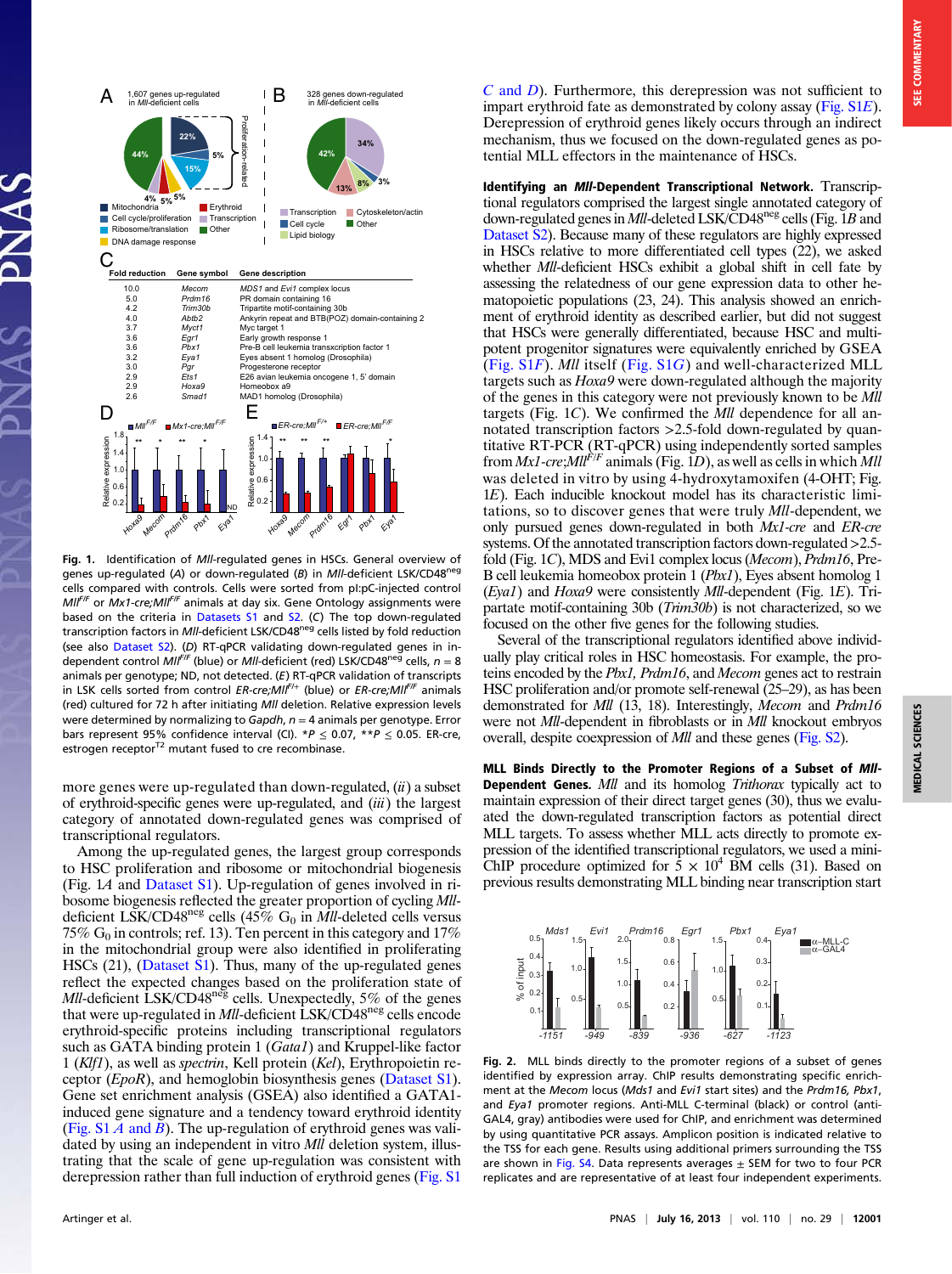sites (TSS) in cell lines (32, 33), we assessed MLL binding within 2 kb of the TSS by using 3–5 amplicons per gene. Mll-dependence was similarly observed in the BM lineage-negative (lin<sup>neg</sup>) population and LSK cells [\(Fig. S3](http://www.pnas.org/lookup/suppl/doi:10.1073/pnas.1301278110/-/DCSupplemental/pnas.201301278SI.pdf?targetid=nameddest=SF3)A). Control ChIP experiments demonstrated MLL binding to the Hoxa9 but not Gapdh TSS regions (Fig.  $S3B$ ). Using  $\lim^{neg}$  BM cells, we observed specific MLL binding around each TSS of the Mecom locus [both Myelodysplastic syndrome 1 (*Mds1*) and Ecotropic virus integration site  $1 (Evil)$  promoter regions], as well as the *Prdm16*, *Pbx1*, and Eya1 genes (Fig. 2 and [Fig. S3](http://www.pnas.org/lookup/suppl/doi:10.1073/pnas.1301278110/-/DCSupplemental/pnas.201301278SI.pdf?targetid=nameddest=SF3)  $C-G$  $C-G$ ). Interestingly, we did not observe MLL binding to the Early growth response 1 (Egr1) promoter (Fig.  $2B$  and [Fig. S3](http://www.pnas.org/lookup/suppl/doi:10.1073/pnas.1301278110/-/DCSupplemental/pnas.201301278SI.pdf?targetid=nameddest=SF3)H), consistent with the observation that this gene was not Mll-dependent in both model systems (Fig. 1E). Therefore, we conclude that like Hoxa9, the expression of Mecom, Prdm16, Pbx1, and Eya1 is maintained directly by MLL in normal lin<sup>neg</sup> BM cells.

Only a Subset of Mll-Dependent Genes Are Affected by Men1 Deletion. MLL itself does not harbor sequence-specific DNA binding motifs. One important chromatin-targeting mechanism occurs through an N-terminal interaction with Menin and p75/lens epitheliumderived growth factor (LEDGF), thought to be essential for targeting wild-type MLL to promoter regions based on studies using MLL fusion oncoproteins (34). To understand how the MLL complex localizes to its targets in HSCs, we assessed the Menin dependence of Egrl, Hoxa9, Prdm16, Mecom, Pbx1, and Eya1. Consistent with a previous study (35), we found that *Hoxa9* expression was reduced in Menin (Men) 1-deficient LSK cells. Interestingly, Mecom and Eya1 were slightly reduced, but the latter was not statistically significant (Fig. 3A). Despite efficient excision of Men1 (Fig. 3B), Prdm16 and Pbx1 levels were not affected (Fig. 3A), suggesting that a subset of HSC-specific Mll-dependent genes do not require Menin. These data demonstrate that the MLL complex differentially requires the Menin chromatin-targeting cofactor to regulate distinct classes of target genes.

Structure of the MII-Dependent Transcriptional Network. We considered that some of the Mll-dependent transcriptional regulators act in interconnected pathways to modulate HSC function. For example, it has been reported that overexpression of Evil up-regulates Pbx1 in c-Kit–enriched BM cells (36). To identify potential expression interrelationships and determine whether the identified genes represent a linear or branched pathway downstream of MLL, we overexpressed Hoxa9, Prdm16, Eya1, Pbx1, or Mecom isoforms (Mds1-Evi1 and Evi1) in wild-type or Mll-deficient LSK cells and assessed the effect on other genes in this network 48 h later. Focusing first on the effects of overexpression in wild-type cells, we found that Hoxa9 could increase levels of Prdm16, Evi1 could increase both Prdm16 and Hoxa9, and Prdm16 could increase Hoxa9 levels. For Mll-deficient LSK cells infected with the empty retrovirus, we observed reduced expression of Hoxa9, Prdm16, Mecom, Pbx1, and Eya1 (Fig. 4, empty) as observed in unmanipulated Mll-deficient LSK cells (Fig. 1). However,



Fig. 3. Menin loss affects some but not all MLL targets in LSK cells. (A) RT-qPCR of Mll-regulated genes in LSK cells sorted from control ER-cre; Men1 $^{F/+}$  (black) or ERcre;Men1<sup>F/F</sup> cells (white) cultured for 72 h after initiating Menin deletion. Expression levels were normalized to rRNA. (B) Menin transcript levels in LSK cells treated as in A. Error bars represent 95% CI;  $n = 4-8$  animals per genotype. \*\* $P \le 0.05$ .

reexpression of Hoxa9, Prdm16, Eya1, or Pbx1 did not restore expression of the other tested genes to wild-type levels in Mll-deficient LSK cells (Fig. 4). In contrast, expression of either of the Mecom isoforms altered the expression of other genes in this network in Mll-deficient LSK cells. Evi1 expression increased Prdm16 and Hoxa9 transcripts in Mll-deficient LSK cells back to the wild-type levels (Fig. 4 A and B). Mds1-Evi1 suppressed Prdm16, Hoxa9, Pbx1, and Eya1 expression in wild-type cells to the low levels observed in Mll-deficient LSK cells (Fig. 4 A, B, D, and E), consistent with previous observations that Mds1-Evi1 and Evi1 have opposing activities on hematopoietic differentiation and cytokinestimulated growth (37, 38). These data illustrate that overexpression of individual transcription factors can influence the expression levels of other regulators in this network primarily in wild-type LSK cells, yet in most cases cannot restore normal levels of any of the network genes in Mll-deficient cells. The exception is Evi1, which is capable of restoring the expression of two of the five genes in this network in Mll-deficient LSK cells. Taken together, these data exclude that these transcriptional regulators are organized in a linear pathway downstream of MLL and, instead, suggest that they each perform independent functions as downstream effectors of MLL.

Prdm16 Exhibits a Unique Capacity to Partially Rescue Mll-Deficient Cells. One to two weeks after inducing cre, the attrition of BM cells in  $Mx1-cre; Mll<sup>F/F</sup>$  animals results in animal death accompanied by multiple defects in HSPCs (13). To evaluate the relative functional importance of the identified Mll targets, we assessed whether reexpression of individual genes could rescue Mll-deficient cell attrition from BM chimeras. To this end, the Mll target genes identified above were overexpressed individually in sorted LSK cells from uninduced control  $Ml^{F/F}$  or  $Mx1-cre; Mll^{F/F}$  mice, then engrafted into lethally irradiated recipients together with uninfected wild-type BM cells. After stable engraftment, Mll excision was induced by pI:pC injection and the persistence of *Mll*-deficient BM cells expressing the reintroduced gene was determined 2 wk later (Fig. 5A). Thus, in this assay, "rescue" is defined as the selective persistence of retrovirus-infected cells within the population of Mll-deleted cells [\(Fig. S4](http://www.pnas.org/lookup/suppl/doi:10.1073/pnas.1301278110/-/DCSupplemental/pnas.201301278SI.pdf?targetid=nameddest=SF4)A). The use of Mll itself as a positive control was precluded by the large size of the Mll transcript (>11 kb), because it could not be packaged into a retrovirus.

Upon Mll deletion, uninfected or empty retrovirus-expressing donor cells were lost rapidly from chimeric animals as expected [\(Fig. S4](http://www.pnas.org/lookup/suppl/doi:10.1073/pnas.1301278110/-/DCSupplemental/pnas.201301278SI.pdf?targetid=nameddest=SF4) B [and](http://www.pnas.org/lookup/suppl/doi:10.1073/pnas.1301278110/-/DCSupplemental/pnas.201301278SI.pdf?targetid=nameddest=SF4) C). Hoxa9 overexpression resulted in the expansion of donorderived cells in chimeras (Hoxa9 versus empty) but also Hoxa9 expressing Mll-deficient cells were protected from attrition, as evidenced by their overrepresentation in the Mll-deficient population (Fig. 5B, red versus blue). Surprisingly, Prdm16 reexpression resulted in the most significant rescue of Mll-deficient cells. Despite its greater ability to influence other network genes, reexpression of Evi1 only marginally protected *Mll*-deficient cells from attrition, and *Mds1-Evi1*, Pbx1, and Eya1 had no specific activity in this assay (Fig. 5B). Because of the low contribution of Evi1-expressing cells in chimeras, we considered in this case that overexpression may suppress hematopoiesis overall, but we found that a retrovirus producing ∼10-fold less Evi1 produced similar results (Fig.  $S4E-H$  $S4E-H$ ). Complete *Mll* deletion in the persisting cells of chimeras was confirmed by a quantitative genomic PCR assay [\(Fig. S4](http://www.pnas.org/lookup/suppl/doi:10.1073/pnas.1301278110/-/DCSupplemental/pnas.201301278SI.pdf?targetid=nameddest=SF4)D). We found that retroviral overexpression of the individual genes resulted in a similar contribution to lymphoid and myeloid lineages, with the exception being the suppression of B-lymphopoiesis by *Prdm16* [\(Fig. S4](http://www.pnas.org/lookup/suppl/doi:10.1073/pnas.1301278110/-/DCSupplemental/pnas.201301278SI.pdf?targetid=nameddest=SF4)*I*) as has been noted (26). Taken together, these data suggest that in addition to Hoxa9, Prdm16 is an important direct target of MLL in HSCs and is capable of partially rescuing Mll-deficient hematopoietic cells from attrition in BM chimeras without restoring the entire transcriptional network.

Prdm16 Can Correct the Intrinsic Proliferation Defect of Mll-Deficient HSCs. To determine the mechanism by which Prdm16 partially rescued Mll-deleted BM cells, we examined the consequences of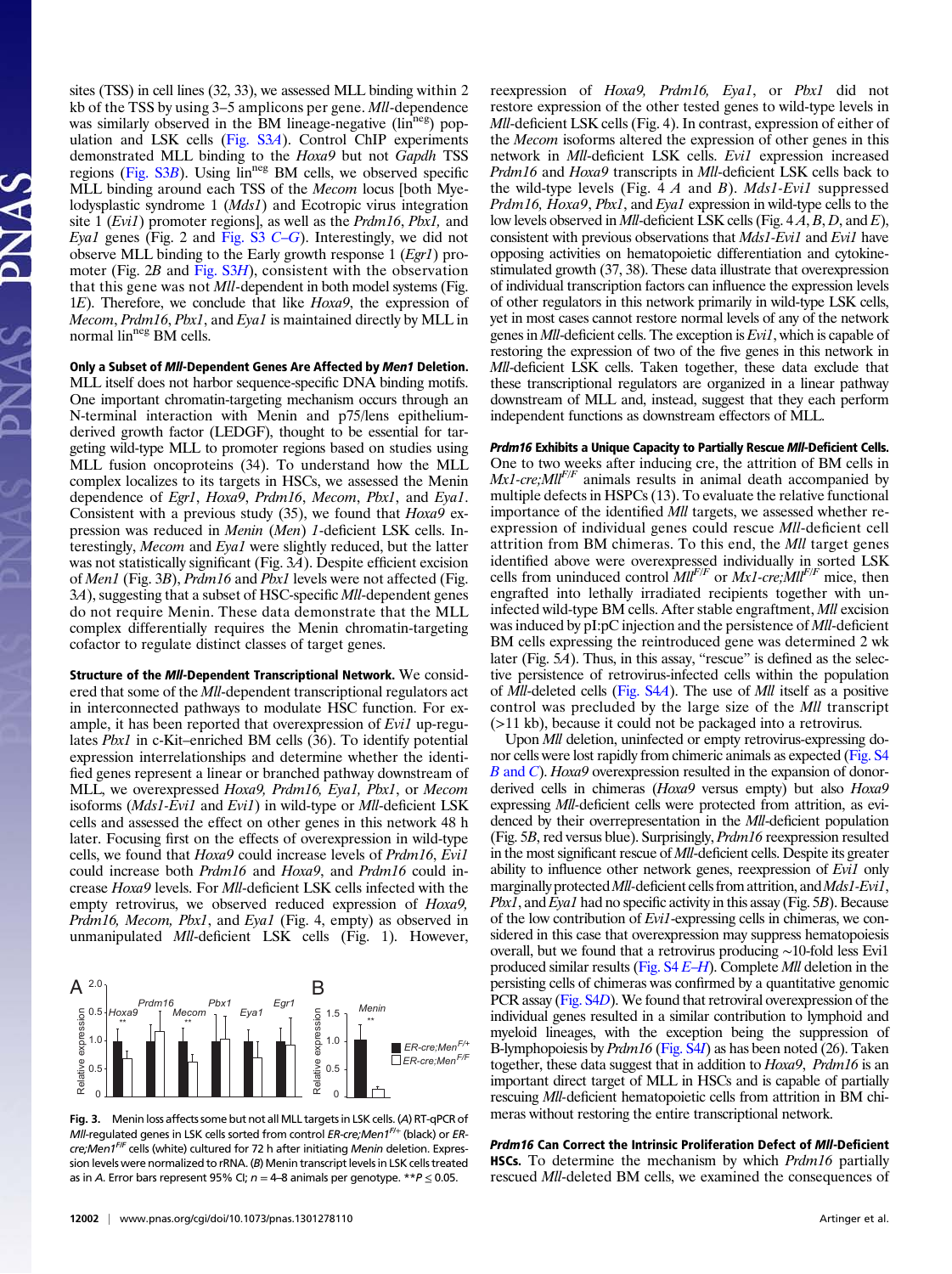

Prdm16 reexpression on LSK cell proliferation. We demonstrated that more Mll-deleted LSK cells are in S phase compared with wild-type, and that the CD48<sup>neg</sup> subset of these cells were largely in  $G_1/S$  rather than  $G_0$  (13). Thus, we first assessed whether we could recapitulate any aspects of the hyperproliferative phenotype in vitro, then assessed the impact of Prdm16 in this setting.

To directly assess proliferation kinetics in vitro, wild-type  $(Mll<sup>F/F</sup>)$ or *Mll*-deleted  $(Mx1-cre; Ml<sup>F/F</sup>)$  LSK/CD48<sup>neg</sup> cells were sorted from pI:pC-injected animals, deposited into wells as single cells and cultured in serum-free medium containing cytokines to maintain HSC identity and function (39) (Fig. 6A). Importantly, the percentage of surviving clones was similar between wild-type and Mll-deleted cells ([Fig. S5](http://www.pnas.org/lookup/suppl/doi:10.1073/pnas.1301278110/-/DCSupplemental/pnas.201301278SI.pdf?targetid=nameddest=SF5)A), confirming previous observations that



Fig. 5. Reexpression of Prdm16 partially rescues Mll deficiency. (A) Experimental scheme to determine effects of reexpression of Mll-dependent genes. LSK cells were sorted from control  $M l^{\textit{F/F}}$  or  $M x1$ -cre; $M l^{\textit{F/F}}$  donor animals then infected with the indicated retrovirus. The entire pool of infected and uninfected cells was transplanted into irradiated recipients, which were analyzed 6 wk later. (B) Results of reexpression of each individual gene in control  $M/I<sup>F/F</sup>$ (blue) or Mll-deficient LSK cells (red); each point represents an individual recipient animal,  $n = 3-10$  recipients per condition. The percentage of donortype (CD45.1<sup>+</sup>) BM cells that are GFP<sup>+</sup> or hCD4<sup>+</sup> 2 wk after *Mll* deletion is shown. Data are representative of three independent experiments. \* $P \le 0.05$ was calculated by using the Wilcoxon rank-sum test.

Fig. 4. Effect of reexpression of individual Mll targets on others in the network. RT-qPCR of genes in LSK cells reexpressing the cDNA indicated below each set of bars. Cells were produced in vivo by pI:pC injection, sorted 6 d later, then infected with a retrovirus without an added cDNA (empty) or cDNA as indicated. Two days later, retrovirally infected cells were sorted and RT-qPCR assays were performed. (A) Prdm16 expression levels in control MIIFIF (blue) or MII-deficient (red) LSK cells infected with the retrovirus indicated below each set of bars. Expression levels were normalized to the average expression level empty retrovirus-infected MIIFIF cells and to Gapdh in each sample. Expression of Hoxa9 (B), Mecom transcripts (C), Pbx1 (D), and Eya1 (E) were analyzed and normalized as in A. Dashed lines indicate the average expression level in wild-type or Mll-deficient, empty retrovirus infected cells; four to five animals per genotype were used for each experiment, and error bars represent 95% CI. P values are shown for the comparison between pairs of empty vector and Evi1-expressing cells, calculated with the paired Student  $t$  test. ND, not detected.

apoptosis is not induced in Mll-deleted HSPCs (13). Integrating individual observations for 158 wild-type and 240 Mll-deleted LSK/CD48<sup>neg</sup> cells, we found that the proliferation kinetics of the latter were consistently more advanced than wild type (Fig. 6E). After 48 h, the mode (greatest number of cells) of Mll-deleted LSK/CD48neg clones had progressed approximately one-half a division further than the wild-type clones (Fig. 6C), and by 72 h, the mode was one full cell division ahead (Fig. 6D). To address the possibility that Mll-deficient LSK/CD48<sup>neg</sup> cells exhibit earlier cell division because more are initially in  $G<sub>1</sub>/S$  compared with wild type, we performed higher resolution studies examining the initial three cell divisions (Fig. 6E). We found that Mll-deficient LSK/ CD48neg cells enter the cell cycle earlier at all cell divisions; in fact, Mll-deficient cells had a shorter cell cycle ( $\sim$ 1 h) than wild-type cells ([Fig. S5](http://www.pnas.org/lookup/suppl/doi:10.1073/pnas.1301278110/-/DCSupplemental/pnas.201301278SI.pdf?targetid=nameddest=SF5)B). Therefore, Mll-deficiency results in a cell-intrinsic increase in proliferation that is recapitulated in vitro in conditions that maintain HSC identity. This system likely models the increased proportion of LSK cells in S phase we observed in vivo but does not represent the defect in maintaining  $G_0$  (13).

To investigate whether *Prdm16* reexpression influenced the proliferation phenotype observed in Mll-deficient cells, we sorted LSK cells from control  $ER\text{-}cre; \textit{Mll}^{F/\pm}$  and  $ER\text{-}cre; \textit{Mll}^{F/F}$  mice, retrovirally introduced Prdm16, and concurrently incubated with 4-OHT to induce *Mll* deletion (Fig. 6F).  $ER\text{-}cre; \textit{Mll}^{F/F}$  cells infected with an empty control retrovirus displayed greater cell accumulation than the  $ER\text{-}cre; Mll<sup>F/+</sup>$  control cells, consistent with the single cell observations. However, Prdm16 reexpression restored the growth of Mll-deficient LSK cells to within the normal range of the control LSK cells (Fig. 6G). Together, these data suggest that the mechanism by which Prdm16 can correct Mll deficiency is, in part, by restraining proliferation within HSPCs.

### Discussion

Using two complementary conditional knockout models (Mx1-cre and ER-cre), we have identified genes that are consistently Mll dependent in HSC-enriched cell populations. The acute nature of Mll deletion and the use of highly purified cells resulted in the identification of a succinct list of transcriptional regulators with a high level of reproducibility and enrichment for genes that control self-renewal and proliferation specifically in HSCs. Thus, we refer to this set of genes as core components of the MLL HSC-specific transcriptional network. Among the down-regulated genes, Prdm16, Mecom, Pbx1, Eya1, and Hoxa9 emerged as a series of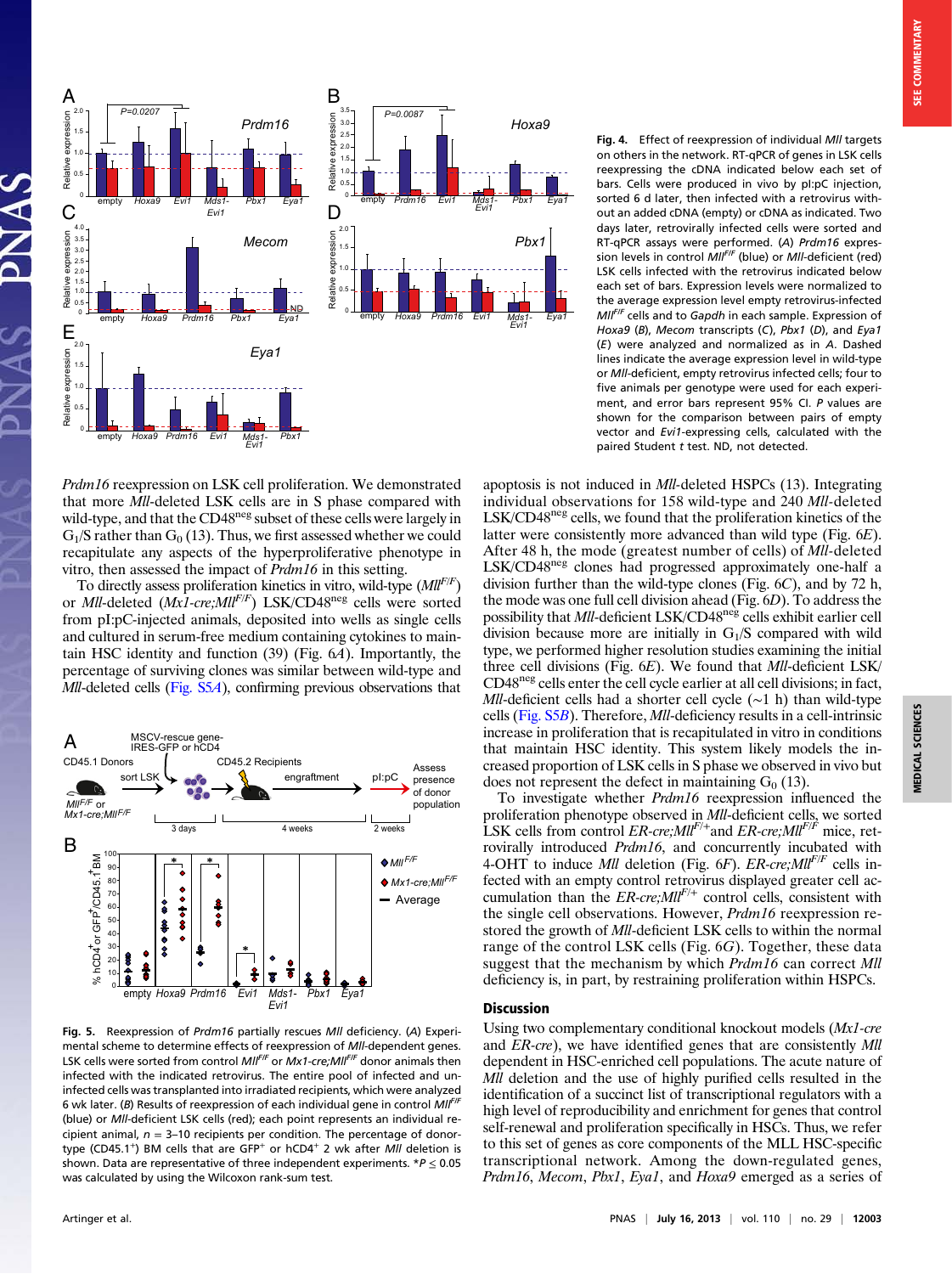

Fig. 6. The intrinsic proliferation defect of MII-deficient HSCs is corrected by reexpression of Prdm16. (A) Scheme to determine proliferation kinetics of individual LSK/CD48<sup>neg</sup> cells. Mll deletion was performed in vivo, and double-sorted LSK/CD48<sup>neg</sup> cells were deposited at 1 cell per well. Cell divisions were scored every 24 h. (B– D) Cumulative proliferation data from individual control MII<sup>F/F</sup> (blue) or MII-deficient LSK/CD48<sup>neg</sup> cells (red). Data represent 158 control MII<sup>F/F</sup> and 240 MII-deficient cells;  $n = 3$ –5 animals per genotype. The difference between modes of each line is indicated by gray fill. The Pearson's  $\chi$ 2 test was performed to determine statistical significance, shown on B–D. (E) Higher-resolution proliferation kinetics of control MII<sup>F/F</sup> (blue) or MII-deficient LSK/CD48<sup>neg</sup> cells (red). Cells were prepared as in A,  $n = 2$ –3 animals per genotype, 93 control MI/F<sup>/F</sup> and 38 MII-deficient cells. The percentage of cells past the first, second, and third divisions are graphed separately (1°, 2°, 3°). (F) Scheme to determine the impact of Prdm16 reexpression in MII-deficient LSK cells. (G) Accumulation of LSK cells expressing an empty (solid) or hCD4-Prdm16 retrovirus (dashed). LSK cells were sorted from control ER-cre;MII<sup>F/+</sup> (blue) or ER-cre;MII<sup>F/F</sup> animals (red), cultured in 4-OHT during the retroviral infection to induce MII deletion then enumerated every 24 h for 3 d. Data represent averages  $\pm$  95% CI,  $n = 4$  animals per genotype, 3 replicates per time point.

interconnected Mll-regulated transcriptional nodes, with Prdm16 exhibiting the greatest activity to replace Mll function in HSCs. We tested these genes individually by overexpression to uncover dominant nodes downstream of Mll, but our data are consistent with the concept that this network functions coordinately to sustain HSC homeostasis through diverse functions, hence the inability of any individual gene to completely replace *Mll* in the gene expression or functional assays. In fact, each of these genes has distinct targets and loss-of-function phenotypes (25, 27–29, 40). Ultimately, identification of the minimal network of genes sufficient to replace *Mll* function will require simultaneous expression of physiologic levels of multiple genes.

Given the mechanisms by which MLL family members regulate gene expression, one surprising finding was the large number of up-regulated genes in Mll-deficient HSCs. However, the majority of these genes reflect the enhanced proliferation that we observe in Mll-deficient HSC-enriched populations in vivo, a finding that we also observe at single-cell resolution in the current study. The direct connection between *Mll* and enhanced proliferation in HSCs could be explained by three mechanistically distinct hypotheses. First, Pbx1, Mecom, and Prdm16 have all been suggested to suppress HSC proliferation, based on the analysis of hematopoietic populations in the corresponding knockout animals (25, 27, 29). Thus, the reduction in these three factors would be predicted to result in unrestrained proliferation, specifically in HSCs. Interestingly, responsiveness to TGFβ signaling is attenuated in hematopoietic cells from each of these knockouts (25, 29, 41), suggesting that the overall effect may have a significant impact on TGF $\beta$  signaling ([Fig. S5](http://www.pnas.org/lookup/suppl/doi:10.1073/pnas.1301278110/-/DCSupplemental/pnas.201301278SI.pdf?targetid=nameddest=SF5) C and D). Alternatively, a distinct mechanism has been proposed to link *Mll* to proliferation in the setting of DNA damage. In this case, DNA damage-induced delay in origin of replication activation is enforced by wild-type MLL (42). In our conditional knockout system, it is possible that the loss of MLL (even in the absence of overt DNA damage) also results in unrestrained origin activation, a more rapid S phase, and shorter overall cell cycle duration. Finally, a recent demonstration that Mds1-Evi1 and Prdm16 are H3K9 monomethylases (43) suggests that global derepression of heterochromatinized genes could potentially have a broad impact on the suppression of proliferation or erythropoiesis in Mll-deficient HSCs.

By identifying this transcriptional network, we discovered three important features of this HSC-specific Mll pathway. First, some (e.g., Hoxa9, Mecom), but not all (e.g., Pbx1, Prdm16), of the direct Mll target genes also require the cofactor Menin. This finding illustrates that MLL uses distinct chromatin-targeting motifs for distinct categories of its direct target genes. Second, the genes identified here as *Mll* dependent in HSCs are not universally regulated by Mll in other tissues, with the exception of Hoxa9. This observation suggests that tissue-specific targeting and restriction mechanisms are behind the tissue-specific activity of MLL family members. Third, we note that not all of the HSC-specific, *Mll* target genes are up-regulated in leukemia, possibly reflecting the distinction between the chromatin targeting/activation mechanisms used by fusion oncoproteins in contrast to those used by wild-type MLL. For example, it is clear that  $Hoxa9$  is consistently overexpressed in MLL translocation leukemia, whether T-cell ALL (T-ALL), B-cell ALL (B-ALL), or AML (44–46). Evil and Eya1 have recently been implicated as targets of MLL fusion oncoproteins in some leukemia subsets (33, 47), but they are not consistently up-regulated in either ALL or AML harboring an MLL rearrangement. *Prdm16* is not up-regulated in MLL-translocation leukemia yet can be activated by retroviral insertion in leukemia by translocation in other contexts, therefore has leukemogenic potential (48). Thus, our data begin to delineate a normal and reversible HSC-specific maintenance pathway, of which a selective portion is subverted to result in leukemia. Interestingly, Hoxa9, Mecom, and possibly Eya1 are the Mll-dependent genes we found to be affected by Menin loss, providing an intriguing connection between chromatin-targeting mechanism and leukemogenic versus normal HSC regulatory networks. The selective dependence on particular protein–protein interactions may render leukemia-specific gene programs driven by Mll-fusion oncogenes more sensitive to inhibitors than normal HSCs, as suggested by the study of compounds that disrupt the Menin–MLL interaction (49). Our work illustrates that MLL family members control exquisitely tissue-specific gene programs despite their ubiquitous expression